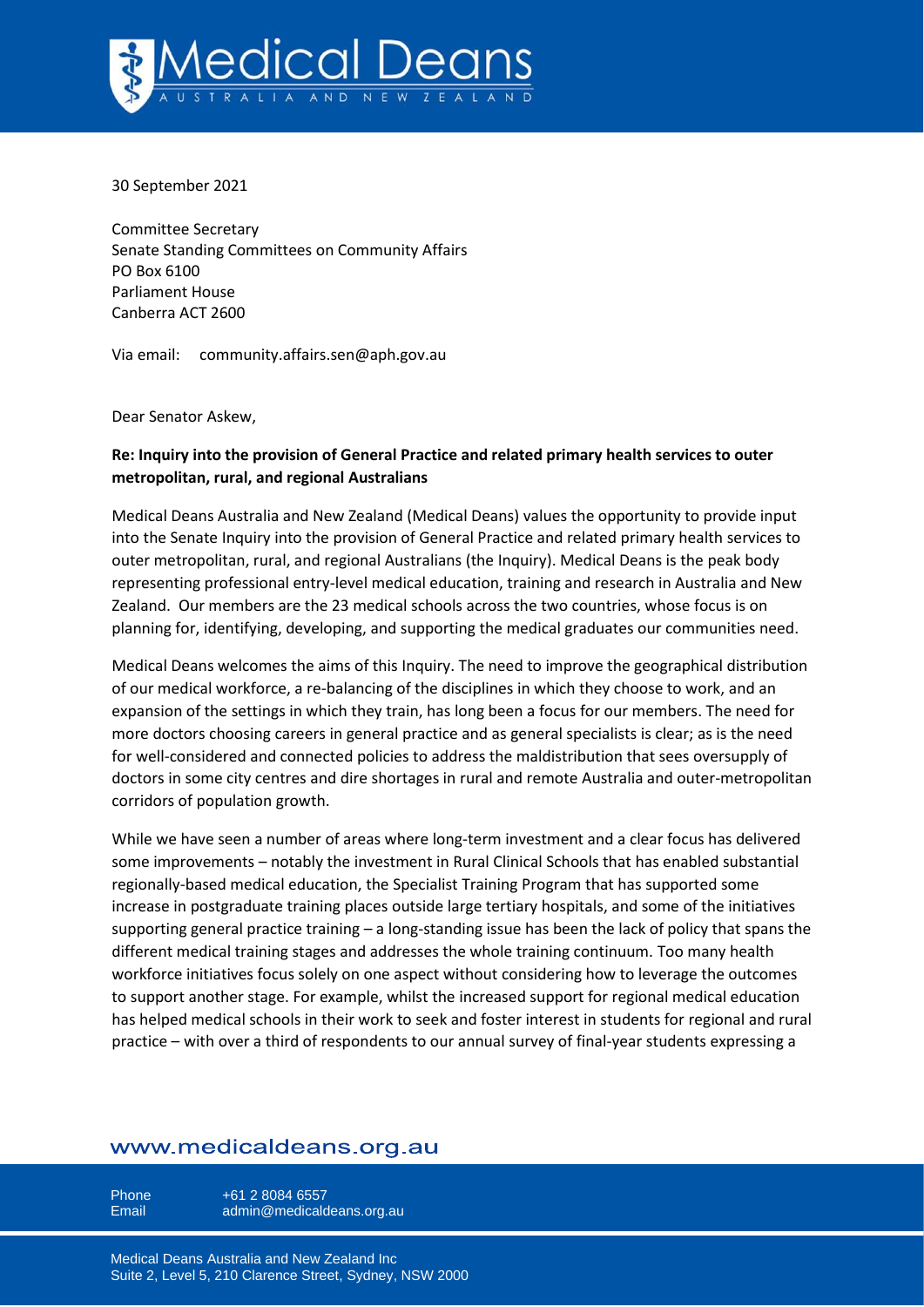

preference for a future career working outside a capital city<sup>1</sup> – the lack of regional postgraduate training places means we lose many of these students to the city once they graduate. This is at a time when personal and professional networks are being developed and roots established – experiences that directly influence future career choices. We need this to change.

These long-standing issues have only been compounded by the impact of the COVID-19 pandemic. International and interstate border restrictions as a result of the COVID-19 pandemic have left these communities without access to locum staff and the IMGs they rely on. This acute shock on top of our chronic issue has highlighted the fragility of our current model of relying on international labour to fill workforce shortages, especially in general practice, regional, rural and remote areas.

What is needed is a substantial pipeline of domestic-trained doctors wanting, well-prepared for, and helped into primary care and generalist consultant careers in rural and regional areas and those outer metropolitan areas facing significant population growth. We need to invest now in codesigning targeted and connected pathways so those medical students aspiring to become (General Practitioners (GPs) are supported and enabled to do so, and choose to practice in the locations they are most needed. We need to take a system-wide approach, with coordinated action across the continuum of medical education and training and multiple programs. Merely tweaking existing education and health workforce programs in isolation will not deliver the outcomes required.

## **a) The current state of outer metropolitan, rural, and regional GPs and related services**

#### **Our health system remains too hospital-focused**

There is widespread recognition that Australia needs to make strategic and long-term investments in primary care and general practice, including addressing the long-standing and complex issues that lead to the maldistribution of our healthcare workforce.

Evidence is clear that a strong and well supported primary care system is associated with better health outcomes and lower overall national health care costs<sup>2</sup>. However, Australia's health care system remains overly reliant and focused on hospital-provided care. Medical education and training is also primarily undertaken in hospital-based settings, which limits the exposure for our students to experience and envisage a future career in general practice and community-based care, sustains the 'hidden curriculum' that promotes sub-specialty careers in large tertiary hospitals, and limits our students' ability to train in and for community-based practice.

Our population's health needs are changing, and Australia's health and medical education and training systems need to respond. People are living longer, with increasingly complex and comorbid conditions. In Australia, between 2017 and 2057, the number of people aged over 65 will more than

<sup>1</sup> Medical Deans Australia and New Zealand (2020) MSOD National Data Report 2015-2019 [https://medicaldeans.org.au/md/2020/08/2020-MSOD-National-Data-Report\\_2015-2019-Full-report.pdf](https://medicaldeans.org.au/md/2020/08/2020-MSOD-National-Data-Report_2015-2019-Full-report.pdf) <sup>2</sup> Australian Government Department of Health (June 2008) Does better primary health lead to better health? [https://www1.health.gov.au/internet/publications/publishing.nsf/Content/health-oatsih-pubs-linkphc~health](https://www1.health.gov.au/internet/publications/publishing.nsf/Content/health-oatsih-pubs-linkphc~health-oatsih-pubs-linkphc-systems~health-oatsih-pubs-linkphc-systems3)[oatsih-pubs-linkphc-systems~health-oatsih-pubs-linkphc-systems3](https://www1.health.gov.au/internet/publications/publishing.nsf/Content/health-oatsih-pubs-linkphc~health-oatsih-pubs-linkphc-systems~health-oatsih-pubs-linkphc-systems3)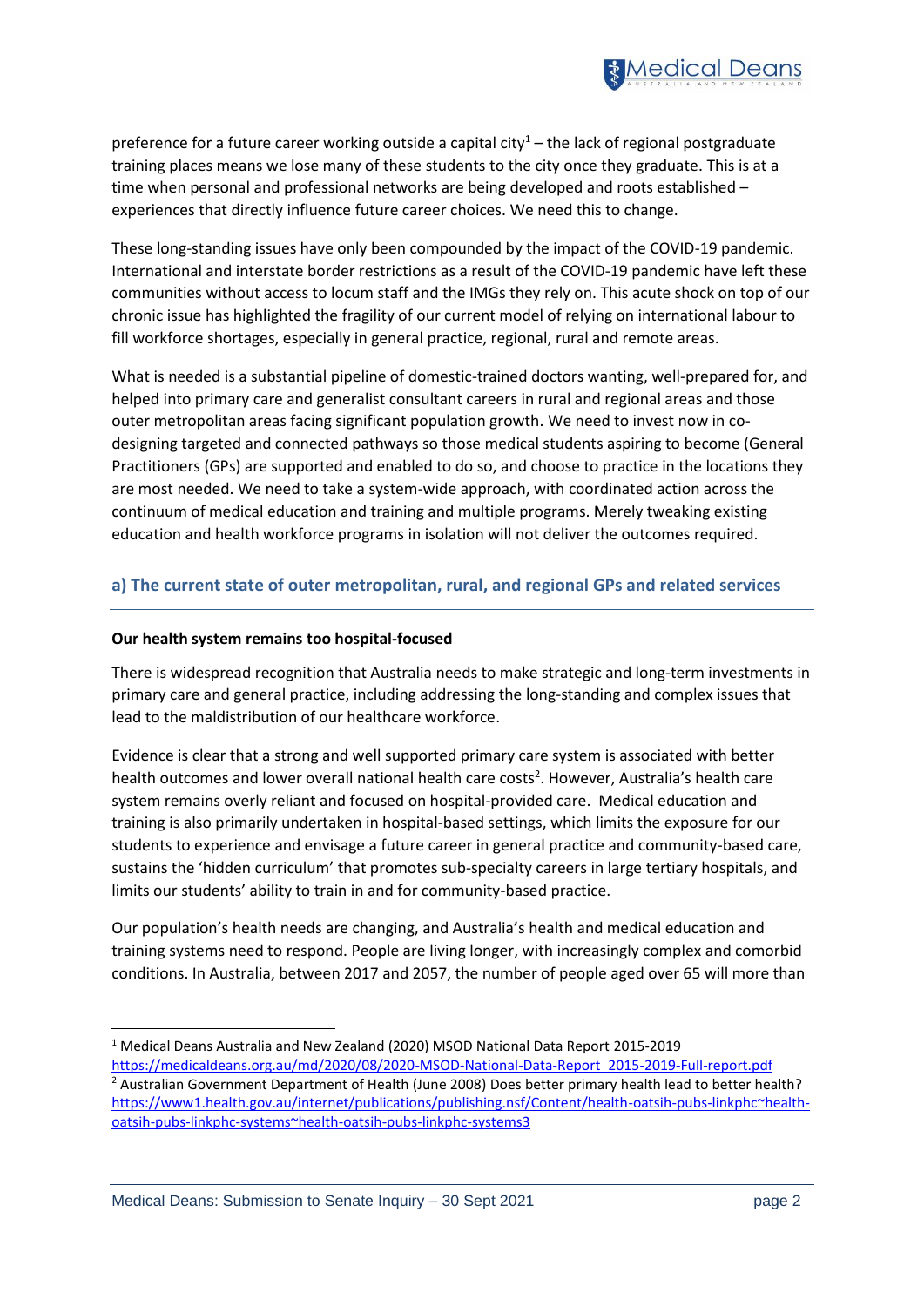

double<sup>3</sup>. 60 per cent of the population over 65 years of age report having two or more chronic conditions<sup>4</sup>. It is clear that patients and the health system overall would benefit from a shift to far more healthcare services being provided in community and residential settings.

### **Too little medical training takes place in community-based settings**

It is not surprising then that our medical training pathways are very hospital-focused, with medical graduates' next stage of training being based in hospitals as interns. Medical students and prevocational trainees need to be learning in all the environments where health care is provided, and be able to envisage a rewarding and fulfilling career in community-based practice. Longitudinal and well-supported clinical experiences in non-hospital environments allow students and prevocational trainees to apply and further develop their skills in a range of settings with a diverse patient mix, particularly as these are the settings where we need more doctors to be working. It also provides access to positive role models for students and trainees to aspire to. Put simply, you cannot be what you cannot see<sup>5,6</sup>.

As the National Medical Workforce Strategy Scoping Framework notes, "*Medical students are disproportionately exposed to subspecialist doctors during training*", despite GPs making up 31 per cent of the medical workforce<sup>7</sup>. Similarly, prevocational training structures continue to overemphasise hospital-based care with far less time spent in community settings<sup>8,9</sup>. This is also the case for other community-based health services, including residential aged-care, mental health services, the disability sector, and the Indigenous community-controlled health sector where this is their desire.

We urgently need investment to increase the capacity for quality training and supervision, and develop sufficient and sustainable approaches that enable and support training as part of health care practice's business models.

Another important issue is the lack of cohesive training pathways for graduates and trainees interested in a general practice career. Unlike training paths based in hospitals, GP trainees need to

<sup>3</sup> Australian Government Department of Health, National Medical Workforce Strategy Scoping Framework, July 2019 (page 21)[. https://www1.health.gov.au/internet/main/publishing.nsf/Content/Health%20Workforce-nat](https://www1.health.gov.au/internet/main/publishing.nsf/Content/Health%20Workforce-nat-med-strategy)[med-strategy](https://www1.health.gov.au/internet/main/publishing.nsf/Content/Health%20Workforce-nat-med-strategy)

<sup>4</sup> Department of Health, National Medical Workforce Strategy Scoping Framework, July 2019 (page 21). Retrieved fro[m https://www1.health.gov.au/internet/main/publishing.nsf/Content/Health%20Workforce-nat](https://www1.health.gov.au/internet/main/publishing.nsf/Content/Health%20Workforce-nat-med-strategy)[med-strategy](https://www1.health.gov.au/internet/main/publishing.nsf/Content/Health%20Workforce-nat-med-strategy)

<sup>5</sup> Fuller L, Beattie J, Versace V. Graduate rural work outcomes of the first 8 years of a medical school: What can we learn about student selection and clinical school training pathways?. Aust J Rural Health. 2021;29:181–190. https://doi.org/10.1111/ ajr.12742

<sup>6</sup> O'Sullivan B, McGrail M, Russell D, et al. Duration and setting of rural immersion during the medical degree relates to rural work outcomes. Med Educ. 2018;52:803-815

<sup>7</sup> Australian Department of Health (2019) National Medical Workforce Scoping Framework. Page40

*<sup>8</sup>* In 2019, 77 per cent of respondents to the Medical Training Survey in Australia reported they were training in a hospital compared to 23 per cent in a community setting. Medical Board of Australia and AHPRA (19 February 2020) Medical Training Survey 2019.

*<sup>9</sup>* We recognise and support the proposed changes by the Australian Medical Council in their consultation on the National Framework for Medical Prevocational Training to remove mandatory rotations and introduce greater flexibility for rotations in prevocational training including across different settings.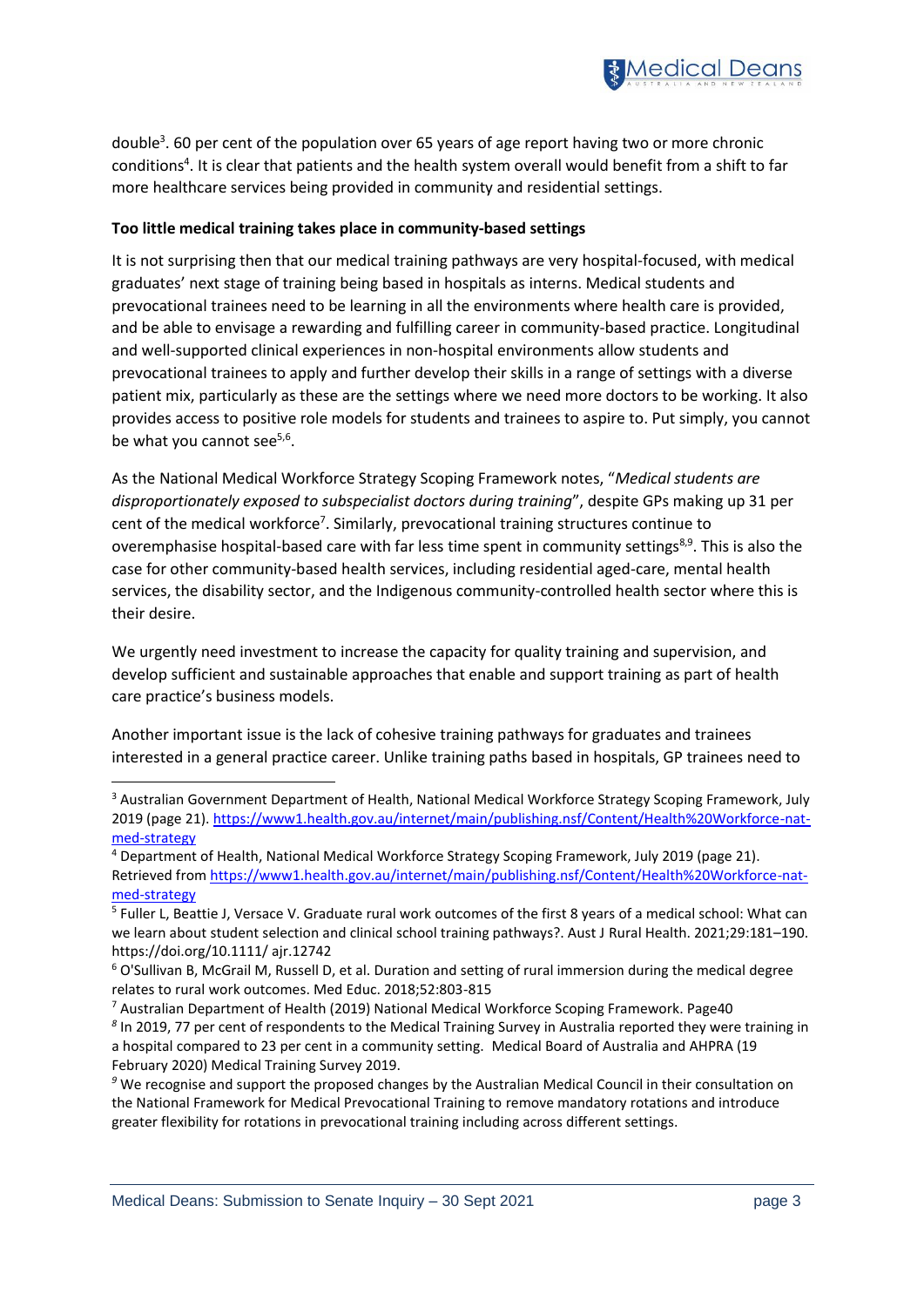

contend with a loss of continuity of service benefits, such as maternity and long service leave, and are required to apply for jobs on a 6-monthly basis without an overarching employment contract. These issues have long been recognised as detracting trainees from choosing GP training and need to be addressed.

### **General Practice and primary care is insufficient and inequitably distributed**

Australia's primary care system delivers outcomes that are among the best in the world, but GPs are in undersupply and inequitably distributed<sup>10</sup>. The rate of people reporting not having a GP nearby as a barrier to seeing one was 2.5 times as high for outer regional areas and 6 times higher for remote and very remote areas, when compared to major cities<sup>11</sup>. Whilst the proportion of GPs in major cities increased by over 4 percent from 2014 and 2019, the numbers declined in inner and outer regional, remote and very remote areas over the same period of time $^{12}$ . We know rural and remote communities have more difficulty accessing care when they need it. They have fewer medical practitioners, disproportionately rely on overseas trained doctors (often referred to as 'International Medical Graduates' or IMGs), and have to wait longer to see a GP compared to people in major  $\text{cities}^{13}.$ 

As well as the recognised shortages in rural and regional areas, population growth in the urban corridors and outer metropolitan areas of our major cities is placing significant pressure on our urban health networks. The population of western Sydney alone is expected to grow by nearly half a million between 2016 and 2036<sup>14</sup>. Melbourne is projected to have a population increase of 1 million in the next 10 years, increasing from 5.2 million in 2020 to 6.2 million in 2031<sup>15</sup>.

New hospital infrastructure in outer metropolitan Sydney and Melbourne is already underway and will have a draining effect on the regional and rural health care workforce. New hospitals need doctors at scale and there are concerns that these needs in outer metropolitan areas will compete for health care professionals and staff with country towns and remote regions.

This scale of growth adds pressure on an already stretched, and in many cases exhausted, primary care workforce in these areas who are often also facing unique challenges. For example, residents in the south-western Sydney Local Health District have higher levels of socioeconomic disadvantage

Viewed 15 September 2021,<https://www.aihw.gov.au/reports/rural-remote-australians/rural-remote-health> <sup>12</sup> Australian Department of Health General Practice Workforce providing Primary Care services in Australia (17 June 2020), Sheet 2: General Practice Workforce providing Primary Care services, Australia, Remoteness Area -

<sup>&</sup>lt;sup>10</sup> Primary Health Reform Steering Group recommendations to inform the Primary Health Care 10 Year Plan. <sup>11</sup> Australian Institute of Health and Welfare 2019. Rural & remote health. Cat. no. PHE 255. Canberra: AIHW.

Statistics by calendar year[. https://hwd.health.gov.au/resources/data/gp-primarycare.html](https://hwd.health.gov.au/resources/data/gp-primarycare.html)

<sup>&</sup>lt;sup>13</sup> Royal Australian College of General practitioners (2020) General Practice Health of the Nation 2020. https://www.racgp.org.au/health-of-the-nation/chapter-2-general-practice-access/2-2-gp-workforce <sup>14</sup> Greater Sydney Commission (March 2018) Our Greater Sydney 2056: Western City District Plan. Page 27 <https://www.greater.sydney/western-city-district-plan/introduction>

<sup>&</sup>lt;sup>15</sup> Australian Centre for Population Health (2020) Population Statement, Capital city and rest-of-state projections[: https://population.gov.au/data-and-forecasts/data-and-forecasts-dashboard-statement-capital](https://population.gov.au/data-and-forecasts/data-and-forecasts-dashboard-statement-capital-city-ros.html)[city-ros.html](https://population.gov.au/data-and-forecasts/data-and-forecasts-dashboard-statement-capital-city-ros.html)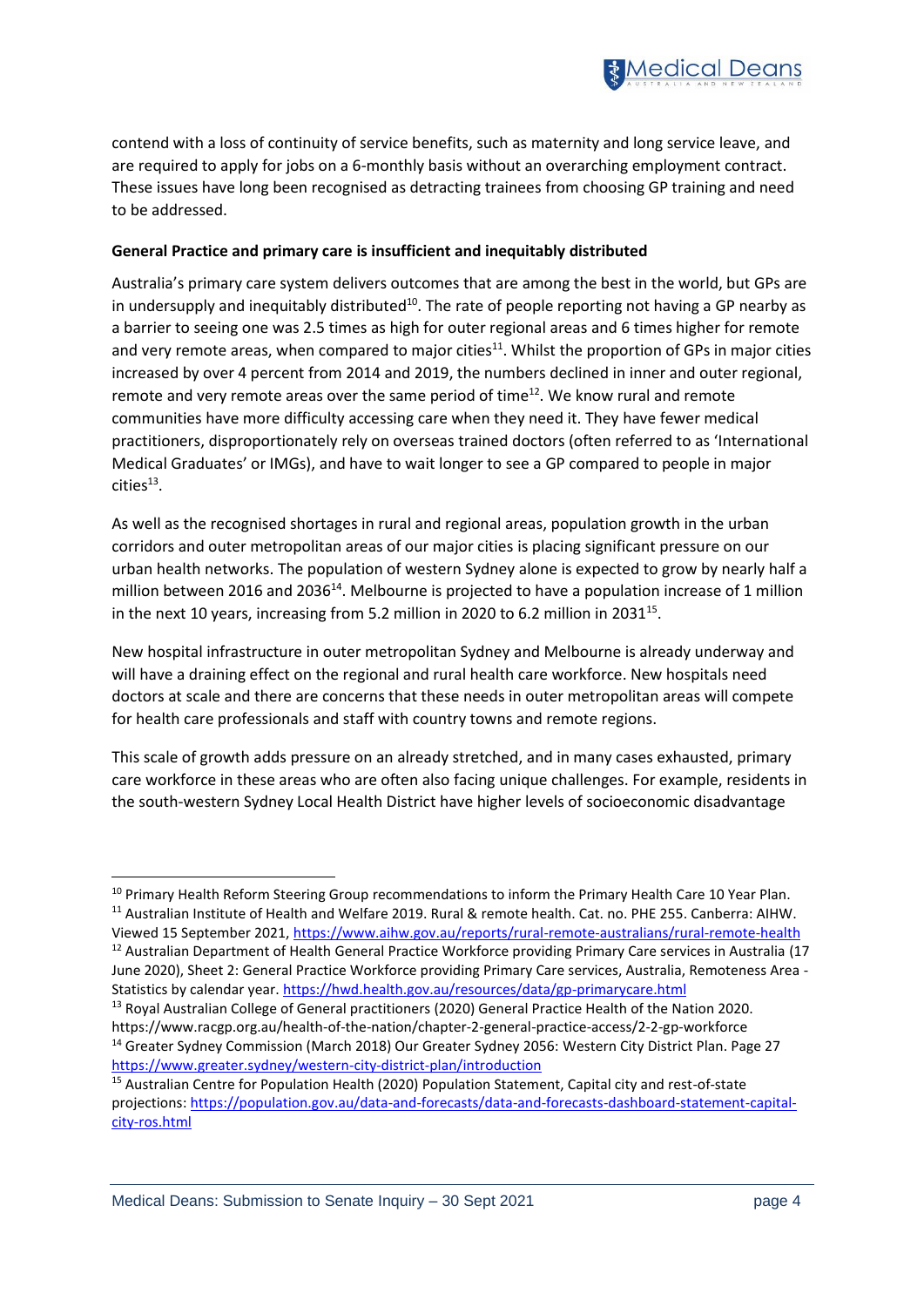

and lower rates of private health insurance $16$ . Many rely on publicly funded essential services provided by GPs with about 80% of GP practices in south-west Sydney bulk billing<sup>17</sup>. The rates of hospitalisation and chronic conditions for residents in the south-western Sydney Local Health District are among the highest in NSW<sup>18</sup>, highlighting the need for more preventive care, early intervention services, and ongoing long-term support. Given the higher rates of potentially avoidable hospitalisations, community-based primary care services are critical to delivering better health outcomes for these communities and to alleviating the strain on public hospitals and waiting times.

Communities in these growth corridor areas are often very diverse, with about 43% of the southwestern Sydney Local Health District being born overseas, and almost 10% speaking English "not well or not at all"<sup>19</sup>. Almost half of GPs in south-western Sydney are bilingual and provide services in a language other than English<sup>20</sup>. Publicly funded GPs are clearly central to the delivery of affordable, accessible and tailored health services to these communities; however, it also means filling GP vacancies in these areas can be difficult.

It is important to note that these areas in Sydney have been at the centre of NSW's recent COVID-19 outbreak, adding significant pressure on the GP workforce to support their communities and rapidly deliver vaccinations. Growing a sustainable primary care workforce in these areas will be critical to not just providing the essential day-to-day services, but having sufficient capacity to be able to respond again to any health crises in the future.

### **General Practice is under great strain**

There are multiple reports from leading rural doctor, general practice and primary care organisations about the current and worsening state of general practice and the impact on the GP workforce. The low and dropping morale<sup>21</sup>; increasing numbers intending to leave<sup>22</sup>; and personal impacts on those involved. Fewer new doctors are choosing GP training pathways<sup>23</sup> although our annual survey of final year medical students indicates stability in the number of graduates considering this career when

<sup>&</sup>lt;sup>16</sup> South Western Sydney Primary Health Network (2018) Our Health. An in-depth study of the health of the population now and into the future. .

<https://www.swslhd.health.nsw.gov.au/pdfs/SWS%20Our%20Health%20in%20depth.pdf>

 $17$  Ibid (2018). Page 43.

<https://www.swslhd.health.nsw.gov.au/pdfs/SWS%20Our%20Health%20in%20depth.pdf>

<sup>&</sup>lt;sup>18</sup> South Western Sydney Primary Health Network (2018) Our Health. An in-depth study of the health of the population now and into the future. Page 2.

<https://www.swslhd.health.nsw.gov.au/pdfs/SWS%20Our%20Health%20in%20depth.pdf>

<sup>19</sup> Ibid., 2018. Page 1.

<sup>20</sup> Ibid., 2018. Page 43.

<sup>&</sup>lt;sup>21</sup> 'COVID pushing rural healthcare to the limit' (9 Sept 2020) Medical Republic

<https://medicalrepublic.com.au/covid-pushing-rural-healthcare-to-the-limit/34210>

<sup>&</sup>lt;sup>22</sup> National Council of Primary Care Doctors (21 Sept 2021) GPs are in the trenches: more investment is needed in delivering care on the frontline. Available[: https://www.rdaa.com.au/documents/item/1666](https://www.rdaa.com.au/documents/item/1666)

<sup>&</sup>lt;sup>23</sup> Deloitte Access Economics (commissioned by Cornerstone Health Pty Ltd) (2019) General Practitioner Workforce Report 2019.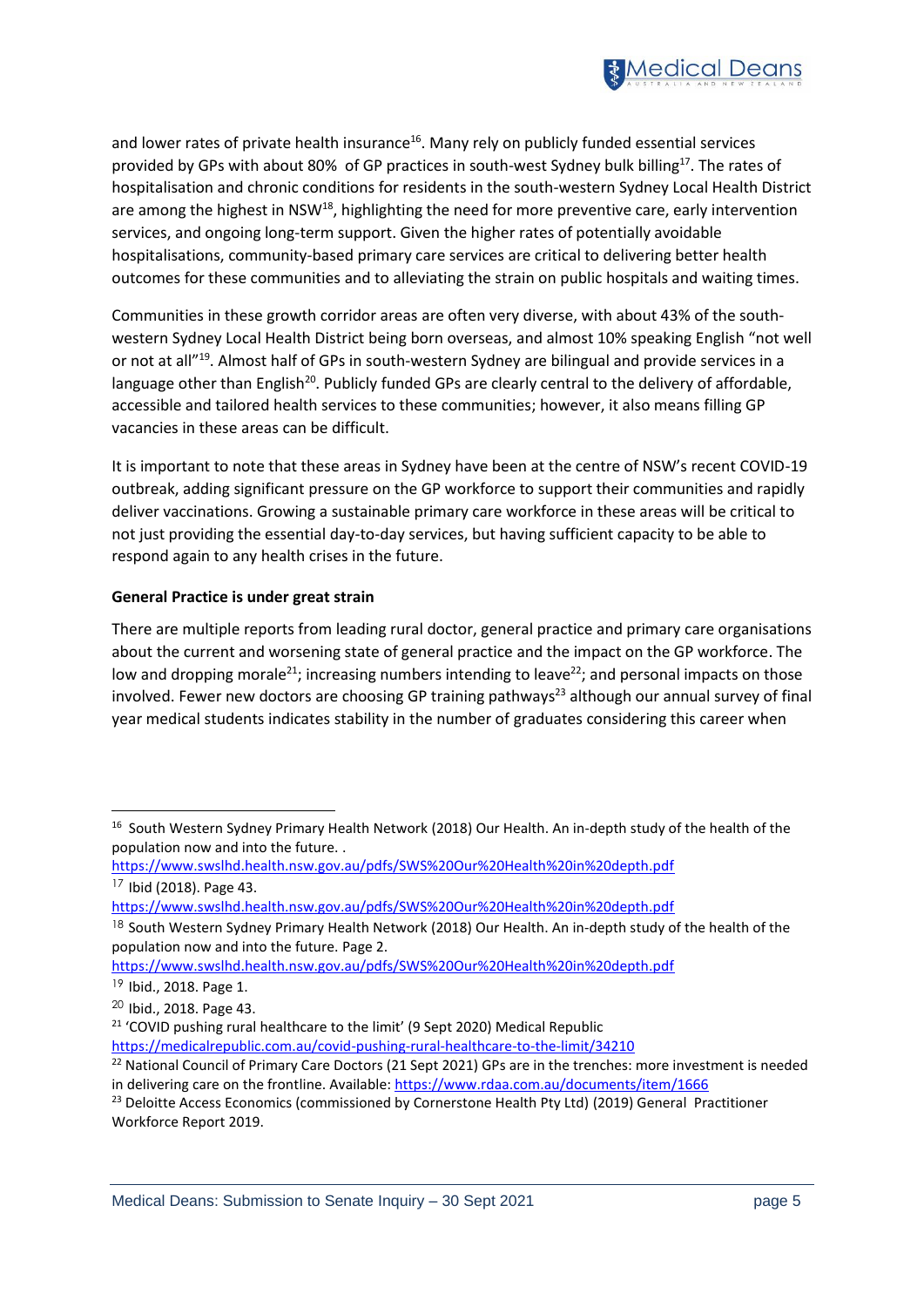

they leave medical school<sup>24</sup>. With over a third of GPs aged 55 years and over<sup>25</sup>, there are concerns about the numbers seeking to retire, with reports about the difficulties in finding GPs to take on their practice. Western NSW Primary Health Network report their concerns that 41 small towns in Western and Far West NSW risk not having a practising GP within the next 10 years<sup>26</sup>. Being able to take time away from the practice is reportedly getting more difficult<sup>27</sup>, and the international and interstate border closures caused by COVID have effectively cut off inter-state and fly-in fly-out locums. The decrease in overseas trained doctors migrating to Australia since the pandemic<sup>28</sup> has compounded this issue.

### **Crisis in academic General Practice**

There is also a workforce crisis in academic general practice – it is an ageing workforce which is not replenishing at the required rate. This is having multiple, serious flow-on impacts including: reduced capacity to train new GPs, with subsequent impacts on hospital-based care that come from a stressed and under-resourced primary care sector; limited capacity for research into and led by general practice; a loss of skills to translate research evidence into practice within primary care, and to teach the skills of reflection and evaluation in continuous quality improvement.

The loss of focus on this issue also sends an incorrect but very strong signal to medical students and doctors in training that general practice lacks rigour and has limited academic standing, risking the loss of the best and brightest students to other disciplines. There are significant benefits to the individual and the whole health system for doctors to progress "portfolio" careers that integrate clinical practice, research, and teaching; and students and interns need to see these GP role models following and excelling in academic careers, so they can envisage themselves in such a role.

The role of scholarship, education and research within the health workforce, and in particular the primary care and rural medical workforce, cannot be overstated. Medical educators, clinician researchers and clinical leaders are vital to sustaining and improving our medical training, and to improving our health systems overall.

There is an urgent need for better coordinated and supported clinician researcher and medical educator career pathways, running from medical school through to vocational training, to provide sufficient opportunities for students and early-career doctors to explore whether this is a future for them, without it causing a delay – real or perceived – to their progression through to fellowship.

We cannot afford to lose graduates interested in general practice and rural careers because of a perceived or actual lack of opportunities for scholarship, research and leadership, alongside clinical

<sup>&</sup>lt;sup>24</sup> Medical Deans Australia and New Zealand (2020) MSOD National Data Report 2015-2019 [https://medicaldeans.org.au/md/2020/08/2020-MSOD-National-Data-Report\\_2015-2019-Full-report.pdf](https://medicaldeans.org.au/md/2020/08/2020-MSOD-National-Data-Report_2015-2019-Full-report.pdf)

<sup>&</sup>lt;sup>25</sup> Royal Australian College of General Practitioners (2020) Health of the Nation Figure 22. <https://www.racgp.org.au/health-of-the-nation/chapter-2-general-practice-access/2-2-gp-workforce> <sup>26</sup>[https://www.parliament.nsw.gov.au/lcdocs/submissions/69976/0346%20Western%20Health%20Alliance%2](https://www.parliament.nsw.gov.au/lcdocs/submissions/69976/0346%20Western%20Health%20Alliance%20Limited.pdf) [0Limited.pdf](https://www.parliament.nsw.gov.au/lcdocs/submissions/69976/0346%20Western%20Health%20Alliance%20Limited.pdf)

<sup>&</sup>lt;sup>27</sup> National Council of Primary Care Doctors (21 Sept 2021) GPs are in the trenches: more investment is needed in delivering care on the frontline. Available[: https://www.rdaa.com.au/documents/item/1666](https://www.rdaa.com.au/documents/item/1666)

<sup>&</sup>lt;sup>28</sup> Rural Doctors Association of Australia (27 Aug 2021) Border blocks crumble rural health workforce. Available a[t https://www.rdaa.com.au/documents/item/1622](https://www.rdaa.com.au/documents/item/1622)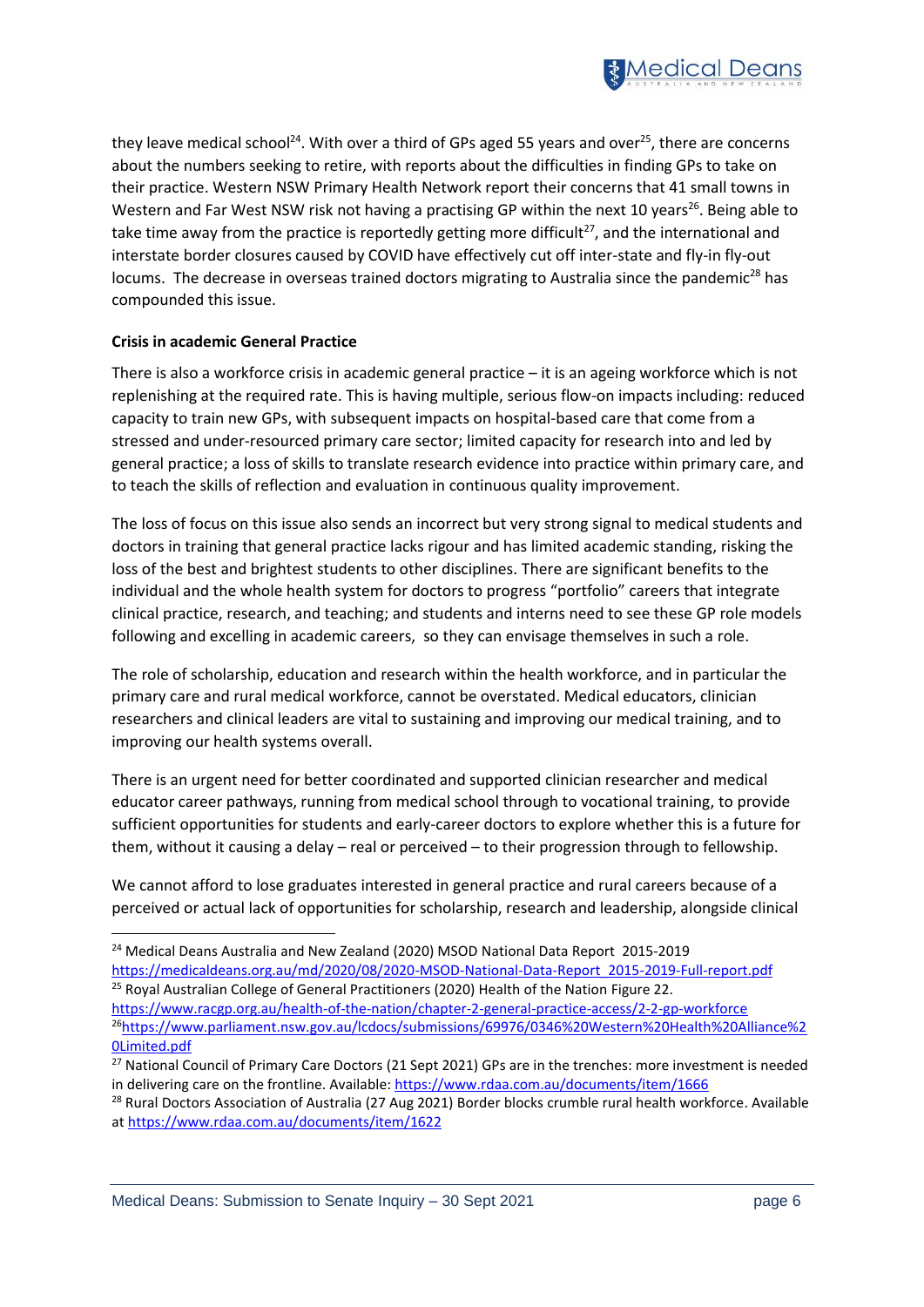

practice. Ensuring these pathways are accessible and promoted to rural students and trainees, especially those with a keen interest in general practice, is vitally important to ensure they do not have to make an unnecessary choice between pursuing careers in research and clinical practice. Technology is enabling and supporting a revolution in remote working for many industries. We need to leverage the significant shift to remote supervision and telehealth as a result to the COVID-19 pandemic to enable and embed visible opportunities for rural-based research, accessible to rural clinicians.

**b) The current state and former Government reforms to outer metropolitan, rural, and regional GP services and their impact on GPs, including policies such as:** 

- **i. the stronger Rural Health Strategy,**
- **ii. Distribution Priority Area and the Modified Monash Model (MMM) geographical classification system,**
- **iii. GP training reforms, and**
- **iv. Medicare rebate freeze.**

### **Train doctors from, in, and for the regions they're needed**

Evidence shows that training students from, in, and for rural communities positively impacts their interest in and preference for a rural medical career. Recruiting preferentially from areas (such as rural or regional, or from the surrounds of a medical school campus), providing a clear mission and mandate for providers to grow the local workforce, embedding within the curriculum elements directly related to the health needs of their communities, and providing access to inspirational role models – whether alumni, near peers, or clinical teachers – has been demonstrated to foster a preference to work in these areas.

Long-term Government investment through the Rural Health Multidisciplinary Training (RHMT) Program has been instrumental in enabling universities to establish and support a network of Rural Clinical Schools (RCSs) and University Departments of Rural Health (UDRHs) for an increasing number of medical and other health professional students to undertake a substantial proportion of their medical school training in regional and rural areas; in some instances, their whole program.

The Final Report<sup>29</sup> from the independent evaluation of this Program stated that "*the RHMT program has been an appropriate response and important contributor to addressing rural workforce shortage. After two decades it is a strong foundation for rural health workforce training and research in rural, remote and regional areas which is now considered routine*." The Program has greatly contributed to medical schools' work in fostering a desire and preparedness in their graduates to practice rurally. However, given the persistent shortages, it is clear that this preference at the point of graduation is not sufficient to generally translate into future career choices.

<sup>&</sup>lt;sup>29</sup> Australian Government Department of Health (2021) Evaluation of the Rural Health Multidisciplinary Training (RHMT) Program 2019-2020

<https://www1.health.gov.au/internet/main/publishing.nsf/Content/rural-health-rhmt-evaluation>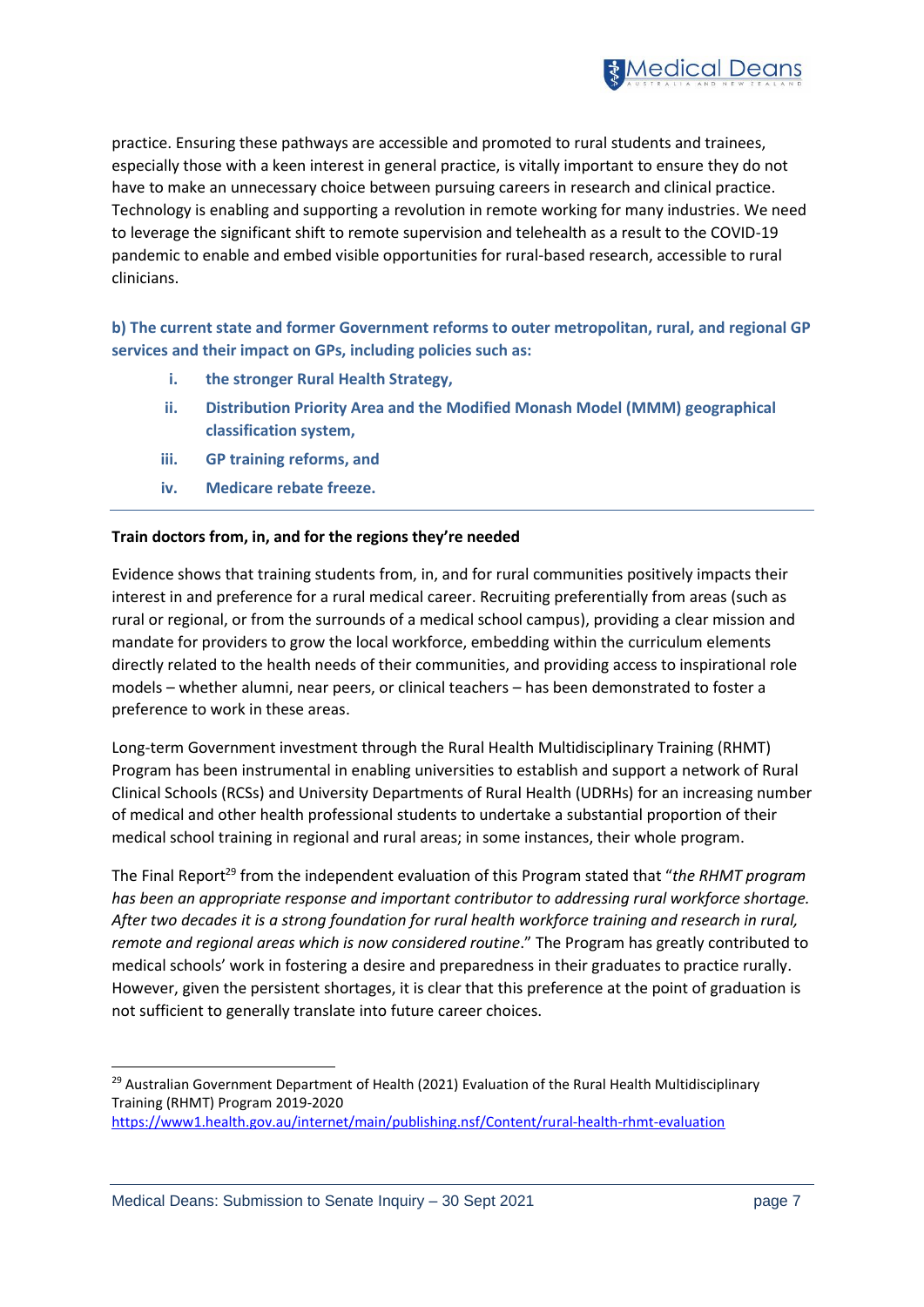

### **Increased medical training in community-based settings**

We urgently need more investment in, and more flexible approaches to, building high quality training and supervision capacity in general practice and across primary care, new ways of funding medical student placements, and a commitment to enabling and promoting community-based training as a substantial part of prevocational training.

The existing Teaching Payment, paid through the Practice Incentive Program (PIP), reimburses GPs for teaching medical students to a maximum of 2 sessions per GP per day. The reimbursement rate of \$200 per session has not increased since January 2015 and is no longer a sufficient incentive to encourage GPs to commit to supervising students. New, specific funding mechanisms are required to provide adequate and sustainable rates of reimbursement for GPs to train and supervise students and trainees; recognising this may also require capital funding to enable practices to establish additional consulting spaces.

The quality of that early training experience is vital. Exposing students and trainees to poor experiences not only impacts their training, but is likely to actively discourage them from pursuing that path. However, the current workforce required to provide high quality supervision is the same workforce that is over-stretched and exhausted. We must not try to impose yet more burden and pressure on GPs, instead what is needed is support, investment and a sustainable model.

In addition to an increase in funding support for supervisory roles, medical schools, specialist colleges and health services should explore opportunities to train supervisors across training environments. Despite differences in the training, remuneration and recognition of supervisors, the core responsibilities of a supervisor are similar across all stages of the training continuum. Especially in regional and rural areas, supervisors often provide supervision for a range of different medical students, trainees and IMGs. We need to explore how we can increase supervisory capacity whilst removing much of the administrative burden associated with meeting the separate accreditation standards by each accrediting body, to be considered an eligible supervisor.

### **Increase regional postgraduate medical training to stop losing our new doctors to the cities**

We need more postgraduate training to be undertaken in the regions, to allow gradates interested in pursuing a rural career to continue their medical training without having to relocate to the city during these formative years. As noted earlier, the Medical Deans annual survey of final year students<sup>30</sup> reveals a strong interest in a future career based outside a capital city, with over a third stating this as their preference, yet we continue to lose too many to the cities where the majority of intern placements are based. The system of prevocational training is also heavily weighted towards ward rotations in larger hospitals, limiting opportunities for exposure to general practice and other primary care services such as non-acute mental health services. The early postgraduate training period is recognised as being a time when personal and professional networks are formed, relationships developed, and roots laid down. These "pull" factors have a significant impact on attracting graduates and early doctors towards careers in non-GP or hospital-based specialties.

<sup>&</sup>lt;sup>30</sup> Medical Deans Australia and New Zealand (2020) MSOD National Data Report 2015-2019 [https://medicaldeans.org.au/md/2020/08/2020-MSOD-National-Data-Report\\_2015-2019-Full-report.pdf](https://medicaldeans.org.au/md/2020/08/2020-MSOD-National-Data-Report_2015-2019-Full-report.pdf)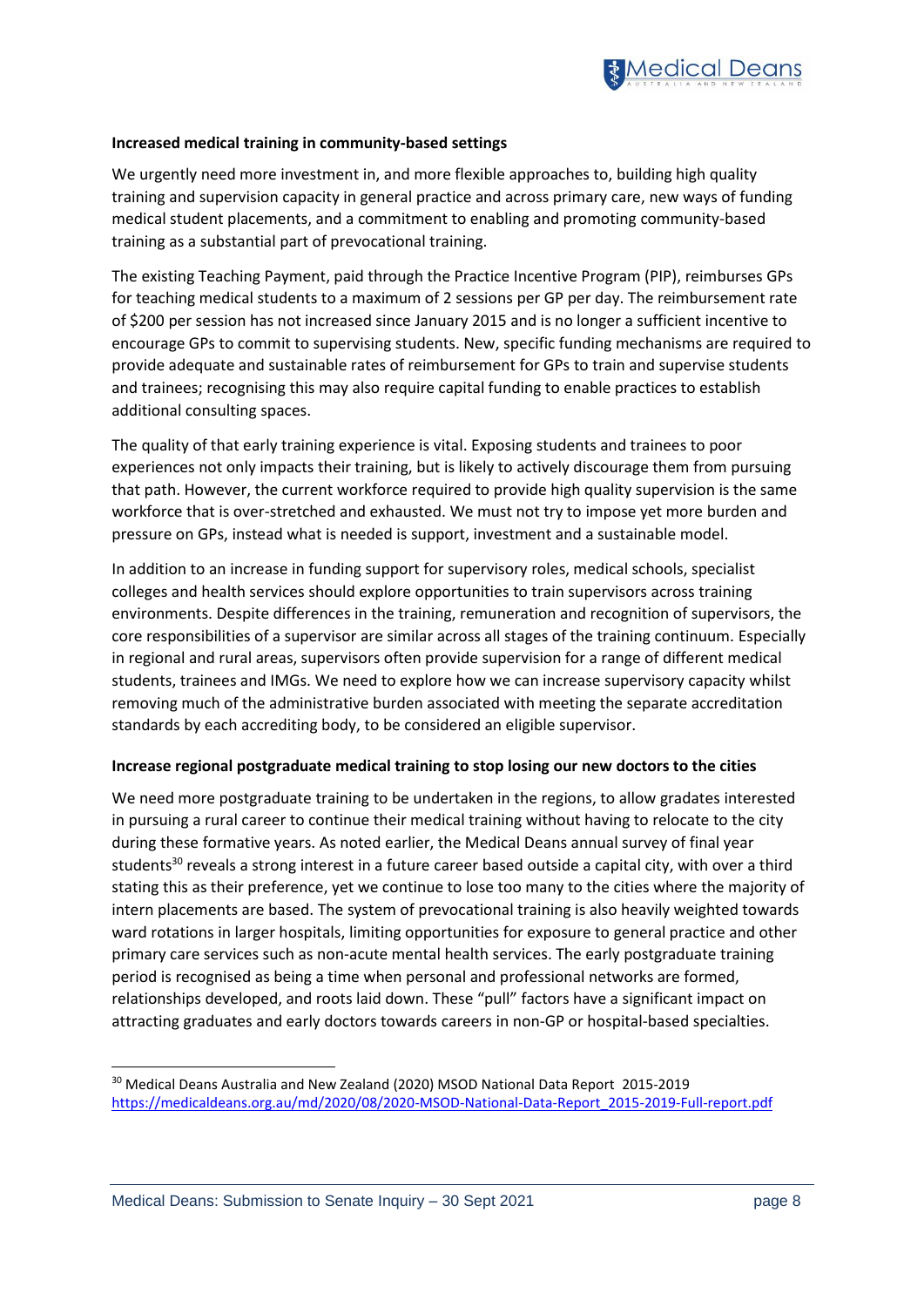

Successive Government policies in this area have often been developed looking only at individual stages of the training continuum. They have not sufficiently taken a coordinated and aligned approach that considers and addresses the significant interconnection across the complex and lengthy medical training pipeline that influences medical specialty decision making. The Stronger [Rural Health Strategy](https://www1.health.gov.au/internet/main/publishing.nsf/Content/stronger-rural-health-strategy-factsheets) provided a series of budget measures focused on effecting change, however did not make any connection between them. For example, while it recognised the importance of increased provision of medical school education in regional areas (through its ongoing support of the highly effective RHMT Program and the establishment of the Murray-Darling Medical Schools Network) there was no associated policy to connect these students to postgraduate medical training in rural and regional areas once they graduate. This long-recognised gap needs to be addressed. There needs to be a concerted, sustained and coordinated drive to actively facilitate students who indicate a preference for rural practice to find an appropriate path for their training that enables them to stay in the regions and build the connections, skills and experiences to retain and grow their desire for a rural career.

Whilst there are a range of GP-training initiatives, many are individual programs not connected across the pipeline. They do not provide adequate investment in building the necessary training capacity and infrastructure needed, nor address the fundamental funding reform needed to support general practice to be involved in and contributing to training. What is also lacking is the recognition that students and trainees – especially for regional training and future careers – need active help and support to find paths through the training options that would lead to a general practice career or one based in a region of workforce need. This is a crucial gap.

### **Collaborative regional governance of training is key to growing the rural workforce**

There are many challenges unique to regional, rural and remote areas when it comes to workforce planning, models of care, and models of practice. For these reasons, Medical Deans has long advocated for a 'flipped' training model in regional and rural Australia, whereby trainees are based in the regions and rotate into larger centres if needed for certain elements of their training. To make this a reality we need to move away from applying metro-centric approaches in these areas and develop a model that empowers and enables those working in and for the regions to develop, allocate, support and manage the rural medical training pipeline.

Building the capability and capacity of regional and rural Australia to train its doctors needs to be done by those working in and for these very regions; it cannot be directed and managed from the city. The increase in regionally-based medical education has been substantial and successful because it has been locally established and embedded. It requires a lot of on-the-ground work which cannot be done or directed from the city including:

- understanding local and regional workforce needs and gaps;
- building capacity and assuring quality;
- facilitating regional training and career choices for students, junior doctors and trainees;
- seeing and capitalising on opportunities;
- ensuring best use of resources; and
- tapping into long-standing trusted relationships and connections.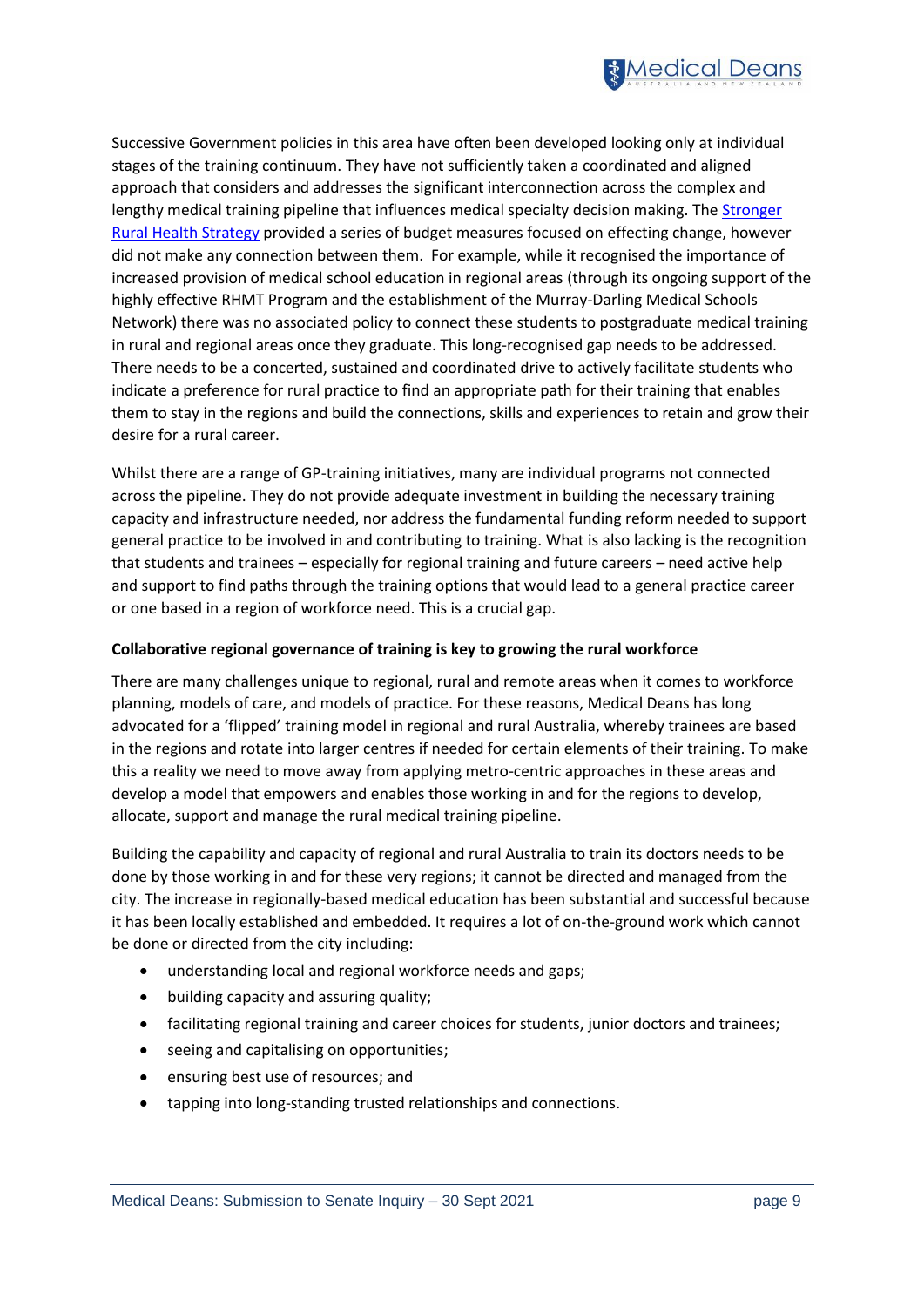

Underpinning all of this is a vital, regional brokerage role fundamental to finding local solutions to local issues, and able to work across the various clinical settings and disciplines.

Supporting this regional model at a state level is crucial, with trans-regional rotation arrangements, support for preferential paths and 'regional merit' in candidate selection, and connections across health services. At a national policy level, there needs to be active support of flexible models of practice, accreditation and funding, national workforce data and planning, and primary care reform.

Regional Training Hubs (RTHs), established in 2017 with limited funding, have demonstrated some early success in supporting the transition of medical students into rural prevocational training, however their remit was constrained to a faciliatory role. The Final Report from the independent evaluation of this Program recommended increased attention be given to RTH's role in "*working with other stakeholders to progress generalist (GP and non-GP) pathways in the future, given the*  reliance of rural communities on a primary care and the Generalist workforce<sup>"31</sup>. The evaluation also noted the importance of the "*co-design of medical training and employment strategies at jurisdiction and regional levels*" on regional workforce outcomes.

There is an opportunity to build on this early success and re-design RTHs' role to work in a structured collaboration that can provide what is sorely needed – actively progressed, and locally managed and accountable, rural training paths from medical school through to fellowship and employment. They would have a clear mandate to effectively connect and integrate education, medical workforce and social and community needs and they would have a tangible influence on rural training posts, training capacity and design across the training continuum, ensuring these align with the needs of their communities. It also provides an effective lever for Government to hold stakeholders to account for outcomes delivered. Shared governance enables shared responsibility across the continuum. It promotes necessary collaboration to make sure the needs of our local communities and future doctors are at the forefront of medical education and workforce planning.

The importance of region-led governance is referenced in the Productivity Commission's Inquiry Report into Mental Health which recommends Government enable "*regional decision making, founded on comprehensive regional level planning of needs and services to eliminate gaps in care*" 32 . It is also reflected in Recommendation 3 of the draft recommendations to inform the Primary Health Care 10 Year Plan, to prioritise structural reform in rural and remote communities "*to support a community connected approach built around the strengths of rural and remote communities*" <sup>33</sup>. The National Medical Workforce Strategy Scoping Framework also identified the potential to *"scale up* regional and rural training hubs for specialist training" as a strategy to be further explored<sup>34</sup>.

<sup>&</sup>lt;sup>31</sup> Australian Government Department of Health (2021) Evaluation of the Rural Health Multidisciplinary Training (RHMT) Program 2019-2020

<https://www1.health.gov.au/internet/main/publishing.nsf/Content/rural-health-rhmt-evaluation> <sup>32</sup> Productivity Commission (2020) Inquiry Report into Mental Health, Volume 1. Page 56.

<sup>&</sup>lt;sup>33</sup> Primary Health Reform Steering Group (2021) Discussion Paper to inform the development of the Primary Health Reform Steering Group recommendations on the Australian Government's Primary Health Care 10 Year Plan. Page 18.

<sup>34</sup>[https://www1.health.gov.au/internet/main/publishing.nsf/Content/7A398D58837F631ACA2583F8007D1CC7](https://www1.health.gov.au/internet/main/publishing.nsf/Content/7A398D58837F631ACA2583F8007D1CC7/$File/FINAL%20-%20WORD%20-%20NMWS%20Scoping%20Framework%20-%20July%202019.pdf) [/\\$File/FINAL%20-%20WORD%20-%20NMWS%20Scoping%20Framework%20-%20July%202019.pdf](https://www1.health.gov.au/internet/main/publishing.nsf/Content/7A398D58837F631ACA2583F8007D1CC7/$File/FINAL%20-%20WORD%20-%20NMWS%20Scoping%20Framework%20-%20July%202019.pdf)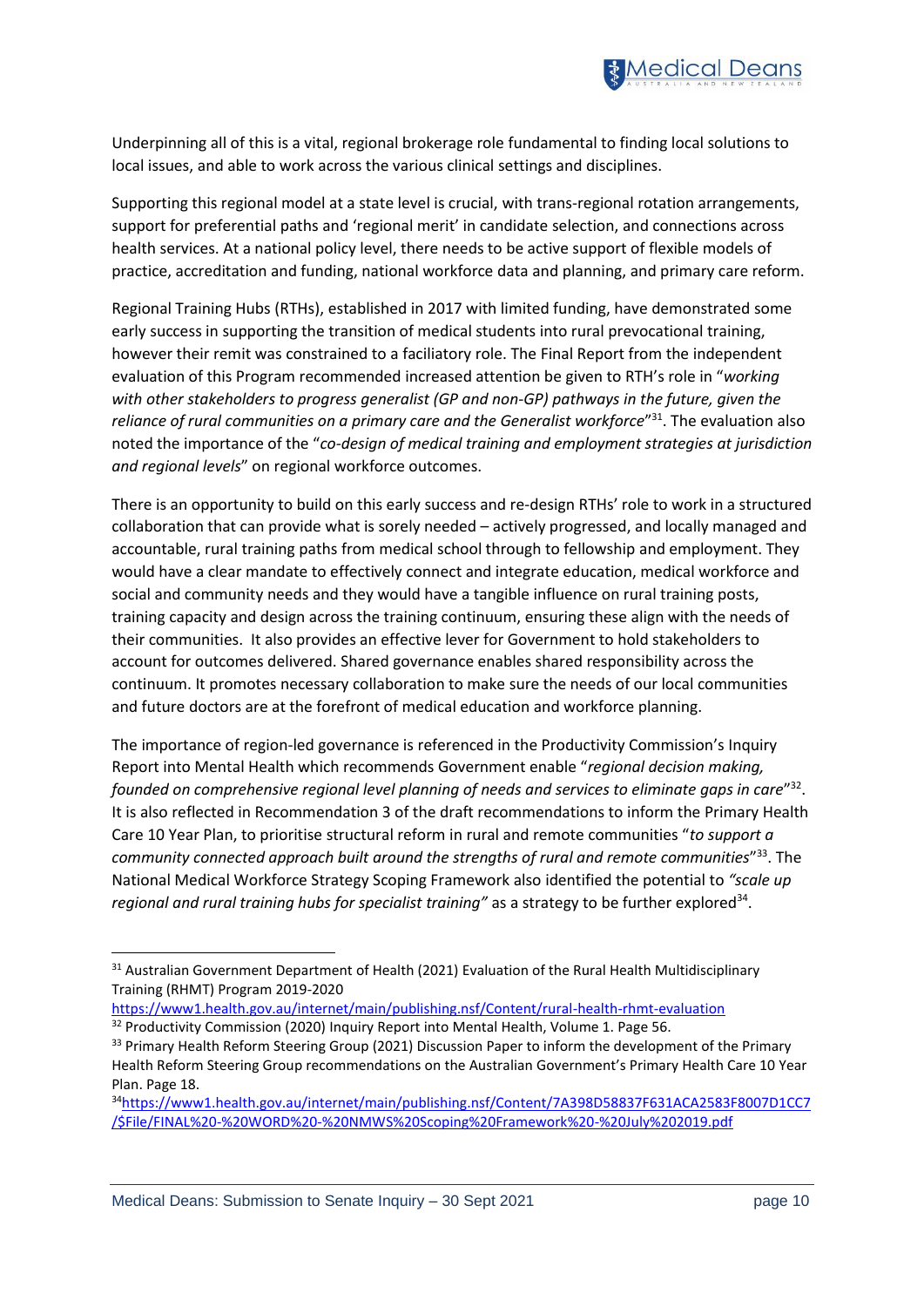

The recently updated World Health Organisation 'Guideline on health workforce development, attraction, recruitment and retention in rural and remote areas' <sup>35</sup> provides a useful, evidence-based framework to address the challenges discussed in this submission. Across of all its recommendations it notes that "*Interventions should be interconnected, bundled and tailored to the local context*" recognising that local coordination and adaptation is key to success. More specifically, "*interventions should be determined by considering the relevance, acceptability, feasibility, affordability, effectiveness and impact of the recommendation in the local context*", and community stakeholders need to be involved in the planning, implementation and evaluation.

It is clear that we need to empower our regions and provide them with the appropriate infrastructure and authority to make the necessary decisions to plan for, attract, recruit, train, employ and support a sustainable pipeline of GPs and specialists where they are needed most.

### **Attractive and fulfilling careers**

The pervasive issues that affect graduates' choice of specialty need to be addressed if we are to positively influence and impact their decisions. Factors that are known to impact career choices include:

- access to positive and meaningful exposure to general practice and community-based care early in medical training;
- visible, positive role models throughout training;
- lower renumeration for general practice compared to other medical specialties, exacerbated by the freeze on Medicare rebates;
- the 'hidden curricula' that promotes sub-specialisation and city-based practice,
- the influence of home and family commitments;
- work/life balance; and
- $\bullet$  the perception of a hierarchy of medical specialties<sup>36</sup>.

Medical Deans supports the calls for urgent reforms to address the workload and business pressures on many GPs, including a need for differing models of practice and funding.

No matter what is done to support students and graduates to train in and for general practice, unless a career as a GP is seen to be viable, fulfilling, appropriately rewarded, and supported – and enables GPs to incorporate other career elements including as an educator, researcher and leader – then our new doctors will continue to make other choices.

<sup>&</sup>lt;sup>35</sup> World Health Organisation (2021) Guideline on health workforce development, attraction, recruitment and retention in rural and remote areas. <https://www.who.int/publications/i/item/9789240024229>

<sup>&</sup>lt;sup>36</sup> Thistlethwaite, J., Kidd, M.R., Leader, S. (2008) Enhancing the choice of general practice as a career, Australian Family Physician. Vol.37, pages 964-968.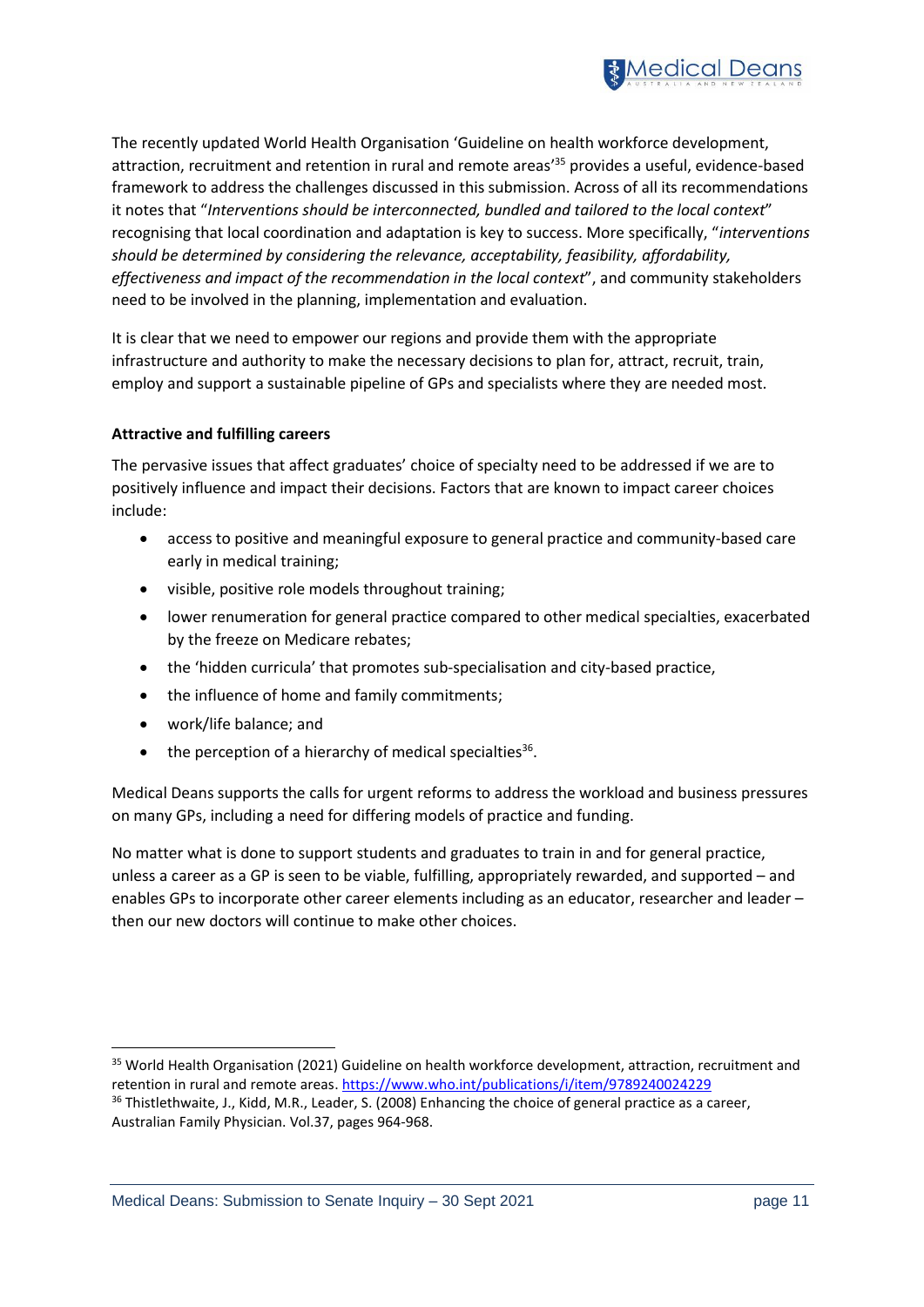

# **c) The impact of the COVID-19 pandemic on doctor shortages in outer metropolitan, rural and regional Australia**

### **Impact of border closures**

Whilst Australia has not faced the high number of COVID-19 cases seen in other countries, the impact of the pandemic has been significant on many areas of the health workforce, not least on doctors working in rural Australia. Disruption to international travel caused by the COVID-19 pandemic has created an acute shock on top of the chronic problem of doctor shortages in general practice and in Australia's rural and regional areas, as typically we have relied on recruiting significant numbers of IMGs to fill workforce gaps. The current policy framework reflects this, including the Temporary Skills Shortage visa arrangements administered by the Department of Home Affairs and the provisions under Section 19AB of the Health Insurance Act that impose a tenyear moratorium on IMGs billing Medicare in locations other than designated Distribution Priority Areas (for GPs) or Districts of Workforce Shortage (non-GP specialists).

IMGs make a valuable contribution to health care in Australia. Indeed, without them, many country towns would have no doctor at all. Since the policy was introduced over 20 years ago, the proportion of IMGs as part of the rural general practice workforce in rural and regional areas has increased. During 2005-2009, 59% of GPs in large regional or rural areas were IMGs, increasing to 66.7% in small rural or remote areas during the same period<sup>37</sup>. This was a marked increase from the early 1990s where only 39.1% of GPs in large regional or rural areas were IMGs, and 31.9% in small rural or remote areas<sup>38</sup>. Needless to say, our regional and rural communities now heavily rely on IMGs for access to critical general practice and primary care services.

Given this disproportionate reliance on IMGs, our regional and rural communities have been the most adversely impacted by the COVID-19 border restrictions. Over recent months, overseas recruitment has become increasingly difficult, limiting the capacity for rural and remote communities to fill GP vacancies and to recruit locums to alleviate workloads for GPs. Where some migration has been able to be undertaken, we understand the costs of recruiting and transporting the doctors and their families to Australia have skyrocketed.

#### **Building a domestic-trained workforce, practicing in the locations and specialties needed**

The Department of Health's Medical Workforce 2018 Factsheet<sup>39</sup> notes that 6,513 first time (i.e. new) registrants entered the medical workforce that year. At the end of 2017 Australian medical schools graduated 3,475 students into the workforce, meaning that over 3,000 of the new doctors were trained overseas. It is time for Australia to re-think and re-plan its approach to producing a sustainable and appropriate medical workforce.

<https://hwd.health.gov.au/resources/publications/factsheet-mdcl-2018-full.pdf>

<sup>37</sup> O'Sullivan, B., Russell, D.J., McGrail, M.R. et al. Reviewing reliance on overseas-trained doctors in rural Australia and planning for self-sufficiency: applying 10 years' MABEL evidence. Hum Resour Health 17, 8 (2019). https://doi.org/10.1186/s12960-018-0339-z

<sup>38</sup> O'Sullivan, B., Russell, D.J., McGrail, M.R. et al. Reviewing reliance on overseas-trained doctors in rural Australia and planning for self-sufficiency: applying 10 years' MABEL evidence. Hum Resour Health 17, 8 (2019). https://doi.org/10.1186/s12960-018-0339-z

<sup>&</sup>lt;sup>39</sup> Australian Government Department of Health (2018) 'Doctor in focus'.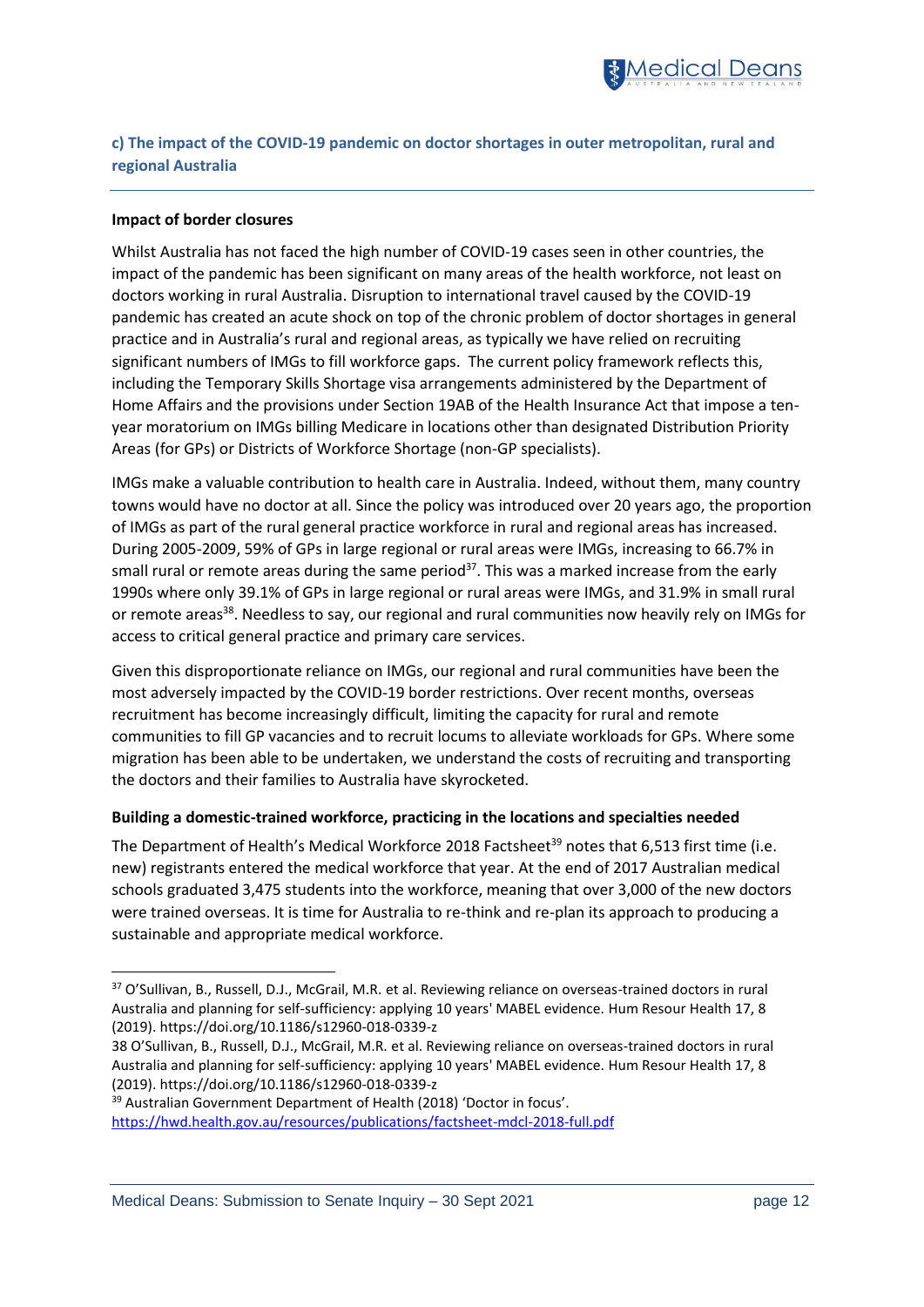

Analysis of national health workforce data<sup>40</sup> indicates that there is substantial and ongoing movement of Australia's IMG workforce from regional locations into metropolitan practise. In 2019 IMGs comprised 31% of the medical clinical workforce overall with 74% based in metropolitan areas. IMGs also make up 92% of the growth in stock of qualified GP specialists in major cities each year, in part a result of the interaction between international labour recruitment policies and the design features of the Australian General Practice Training program. Whilst IMGs have provided a crucial lifeline for our rural communities, it is clear that many move to the city after completing their moratorium. In effect, the 'temporary fix' of overseas recruitment for the regions is ultimately contributing to the growth of medical labour in major cities and not resolving the issue it was aimed to address.

COVID-19 has shone a light on how unsustainable this reliance on overseas labour is, and our vulnerability to global disruption. Given the scale of IMGs arriving each year, it is clear that we need to have an open discussion on the contribution of domestic-trained doctors to our future workforce, and the benefits of investing in a self-sufficient and sustainable domestic-trained medical workforce. However, the model of simply increasing supply and hoping this overflows out to the regions does not work. To ensure that any investment provides the outcome required – of a workforce equitably distributed to meet the needs of our rural and outer-metropolitan populations, and working in the clinical disciplines our communities need – we need in parallel to co-develop and implement a new and deliberate approach to the medical training continuum; one that is designed with the required end in mind and that is connected and aligned through every stage of the training pipeline.

# **d) Any other related matters impacting outer metropolitan, rural, and regional access to quality health services**

### **Lessons learned from previous policies and initiatives**

The Prevocational General Practice Placements Program (PGPPP) was a 10-year program designed to address the declining interest in general practice<sup>41</sup>. PGPPP provided funding for PGY1 or PGY2 trainees to undertake a supervised 12-week rotation in a general practice setting in outer metropolitan, regional, rural and remote areas. When the program was closed in 2014, GP training programs were oversubscribed by approximately 800 places. In the same year, approximately 65% of PGPPP places were in RA2-5 areas.

The program's outcomes demonstrated the positive impact of community-based experiences on the career choices of new doctors. Whilst the program was considered financially unsustainable, it did provide valuable lessons about what works – a structured and managed program with sufficient investment in infrastructure, supervision and renumeration, enabling high quality, clinical training experiences in general practice during internship. Given the sector's support for the program<sup>42</sup> and

<sup>40</sup> Data extracted from the National Health Workforce Dataset available a[t https://hwd.health.gov.au/](https://hwd.health.gov.au/)

*<sup>41</sup>* Commonwealth of Australia, Senate Community Affairs Legislation Committee (22 October 2014) Pages 169- 170.

<sup>&</sup>lt;sup>42</sup> Both the Australian Medical Association and the Royal Australian College of General Practitioners proposed similar, adapted models of the PGPPP after its closure in 2014.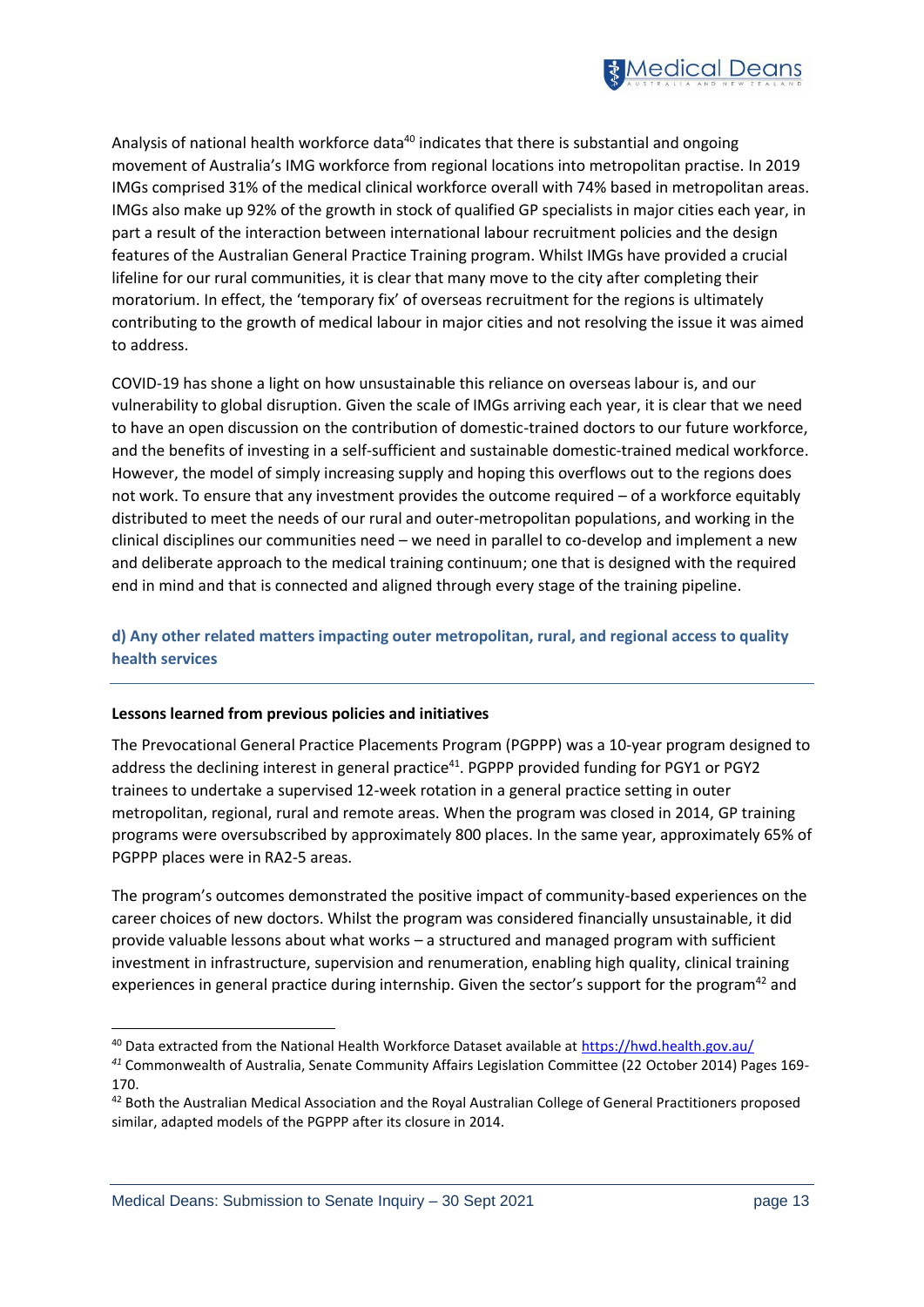

its outcomes, it provides a useful model to consider in co-designing a new program to provide highquality experiences in primary care with the appropriate support for learning while working. The changes to the John Flynn Prevocational Doctor Program announced in the 2021-22 Budget provides some funding to enable a similar model to the one discussed above, and it is promising that the number of rotations are being expanded from 440 to 800<sup>43</sup>. We look forward to seeing the outcomes in the coming years.

The Commonwealth Government's Australian General Practice Training program (APGT) has been the main training pathway to a General Practice career and a Fellowship of one of the two GP Colleges (the Royal Australian College of General Practitioners and the Australian College of Rural and Remote Medicine). AGPT was implemented in 2001 and followed a comprehensive Ministerial review of General Practice Training in 1998. 44

It is worth noting that the initial model emphasised collaborative regional delivery of GP training. A government entity, General Practice Education and Training Ltd (GPET), was established to commission delivery of GP training through a national network of 24 'Regional Training Consortia', involving collaboration between Rural Clinical Schools, medical schools, Divisions of General Practice, and Aboriginal community-controlled health services.<sup>45</sup> In developments over the two decades since, the Department of Health has assumed the commissioning and oversight role as GPET was wound up in 2014. The regional training provider network has been consolidated to nine mostly state- or territory-based Regional Training Organisations (one of which is James Cook University based in regional Queensland). Unusually for a program of its size and policy importance, the Australian General Practice General Practice Training program is yet to be externally reviewed for impact or value. Meanwhile further reform of AGPT to a 'College-led' model is anticipated<sup>46</sup>, following a Ministerial announcement in October 2017. The workforce policy objectives of the AGPT program remain unclear.

To better meet current and future community needs, we need to better align Australian Government investments in GP training more closely with other health workforce program, to achieve stronger connection and coordination across the stages of the medical training continuum. As stated earlier, it is also vital for this and other programs to align with the Primary Health Care 10- Year Plan that is in development<sup>47</sup> and the National Medical Workforce Strategy.<sup>48</sup>

<sup>43</sup> Australian Government Department of Health (2021) Budget 2021-22: Guaranteeing Medicare – John Flynn Prevocational Doctor Program

[https://www.health.gov.au/sites/default/files/documents/2021/05/guaranteeing-medicare-john-flynn](https://www.health.gov.au/sites/default/files/documents/2021/05/guaranteeing-medicare-john-flynn-prevocational-doctor-program.pdf)[prevocational-doctor-program.pdf](https://www.health.gov.au/sites/default/files/documents/2021/05/guaranteeing-medicare-john-flynn-prevocational-doctor-program.pdf)

<sup>44</sup> Ministerial Review of General Practice Training. General Practice Education: The Way Forward. Canberra: Department of Health and Family Services, 1998.

<sup>&</sup>lt;sup>45</sup> Trumble SC. The evolution of general practice training in Australia. Med J Aust 2011; 194 (11): S59 <sup>46</sup> Transition to College-Led Training Advisory Committee. [https://www.health.gov.au/committees-and](https://www.health.gov.au/committees-and-groups/transition-to-college-led-training-advisory-committee)[groups/transition-to-college-led-training-advisory-committee.](https://www.health.gov.au/committees-and-groups/transition-to-college-led-training-advisory-committee) Accessed September 30 2021.

*<sup>47</sup> Primary Health Reform Steering Group Established. https://www.health.gov.au/ministers/the-hon-greghunt-mp/media/primary-health-reform-steering-group-established. Accessed September 30 2021. <sup>48</sup> National Medical Workforce Strategy. Available at:* 

*https://www1.health.gov.au/internet/main/publishing.nsf/Content/Health%20Workforce-nat-med-strategy. Accessed September 2021.*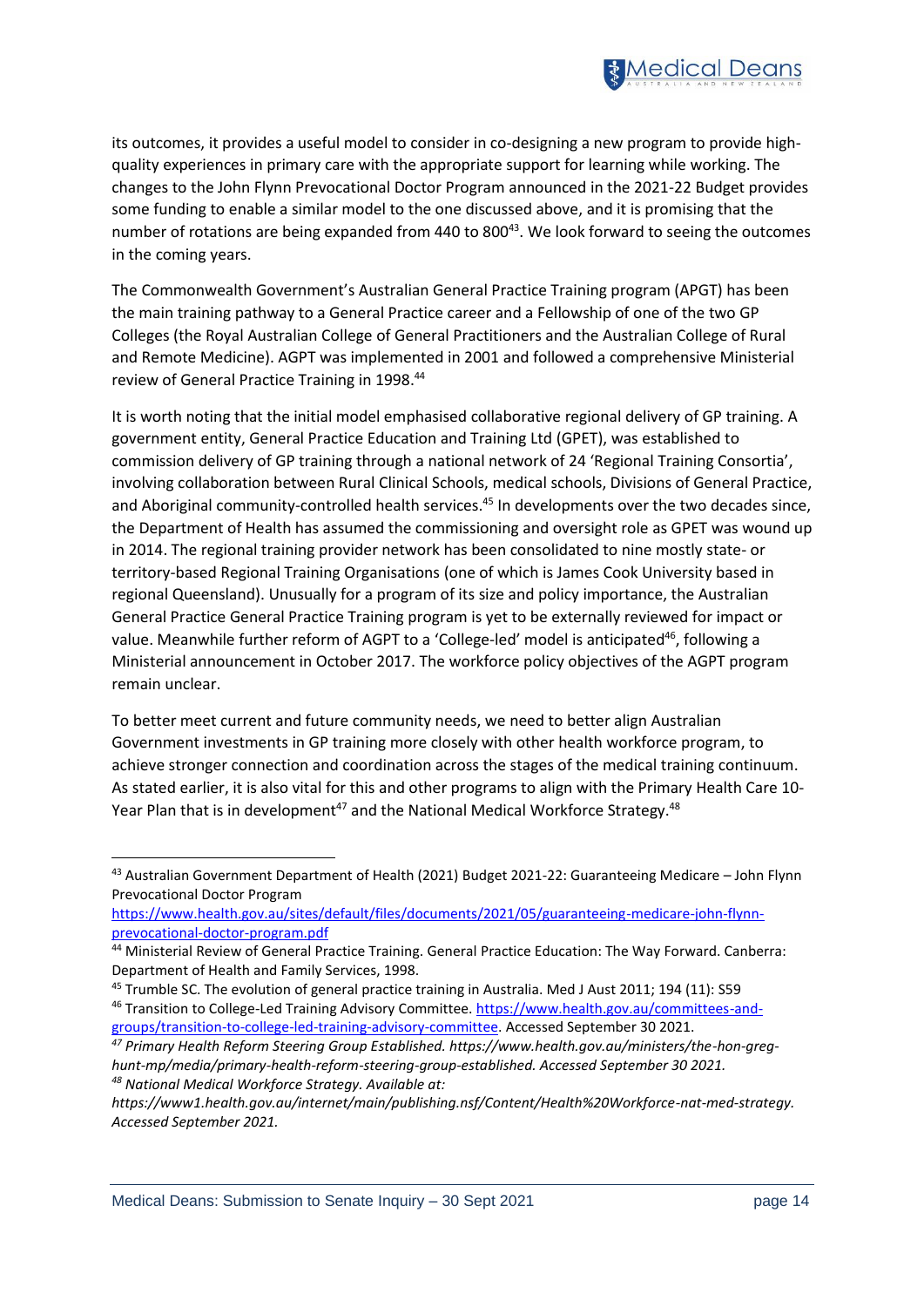

### **Health professional training embedded in community models of practice**

Education and training needs to be embedded within the clinical practice model for it to be effective for both the student/trainee and the health service; it cannot be an add-on. However, many community-based services – in particular, mental health services such as Headspace – are not set up in a way that enables health student training to be undertaken in their practice. In addition to mental health, aged care, rehabilitation and palliative care services have a similar fragmentation of services and many are established around the model of visiting specialists or remote medical input, with no structure or resourcing that would support students in having a role in the healthcare team or for students to be provided with a guided and supported learning experience. This is a particular challenge for smaller rural sites (MMM3-7).

New approaches need to be considered and developed that embed the training of our doctors, nurses, allied health practitioners, and Aboriginal and Torres Strait Islander Health Practitioners within the practice model and within the health care team. As well as supporting high-quality training and encouraging some to start on the path to a career in community-based practice, students and early-career doctors make a valuable contribution to patient care and to the practice's health care team. This has become increasingly clear with students being closely involved with the health workforce response to the COVID-19 pandemic and the surge workforce that has been needed.

The Assistants in Medicine (AiM) role piloted in NSW in 2020 and reinstated again in 2021 is one example of how this can be achieved. The AiM role allowed final-year medical students in NSW to opt in and work part-time as part of a health care team in participating NSW hospitals (up to 32 hours per week paid at 75 per cent of a NSW Medical Intern salary). The goals were two-fold: for students to be ready to provide additional medical workforce when needed (for example in cases where junior doctors were quarantined due to COVID-19 exposure); and to enable the continuation of the students' clinical training placements during the pandemic. Both medical schools and health services had shared responsibility for the students' learning. The AiM Evaluation found that "*The AiM role was effective in achieving the intentions of the program and was also valued by the medical workforce and medical schools as an opportunity to further integrate students in the team and utilise their skills and capabilities in managing the workload*" 49 .

While the context of hospital-based training is different to community-settings, this example demonstrates the power of effective partnerships, the multiple benefits of embedding training within models of practice, and the value of student contributions to delivering patient care. It is vital that developing and supporting effective practice models that enable this are part of our strategies going forward.

### **Training Tomorrow's Doctors**

Medical Deans recently released a Discussion Paper, *[Training Tomorrow's Doctors: all pulling in the](https://medicaldeans.org.au/resource/training-tomorrows-doctors-all-pulling-in-the-right-direction/)  [right direction](https://medicaldeans.org.au/resource/training-tomorrows-doctors-all-pulling-in-the-right-direction/)*. This paper sets out our vision for a medical education and training continuum that leads to an adaptable and supported workforce with the required capabilities, and in the right

<sup>49</sup> New South Wales Health (2021[\) Assistant in Medicine Evaluation Report,](https://www.health.nsw.gov.au/workforce/medical/Pages/aim-evaluation-report.aspx) NSW Ministry for Health. Pg22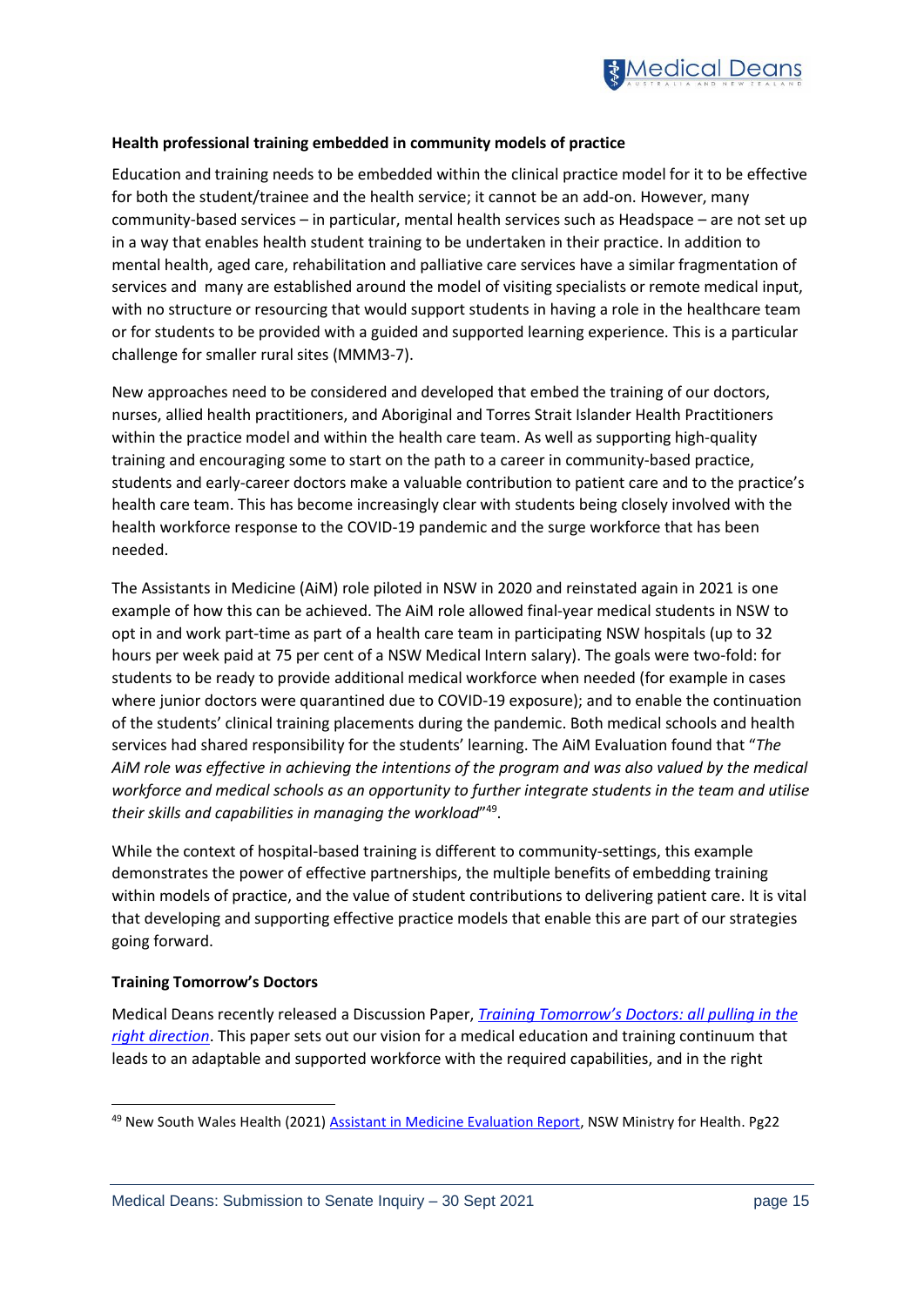

numbers, right places, and right specialties to serve the needs of the people of Australia and New Zealand. The paper highlights five key areas to help drive towards this, including:

- **Generalist skills at the forefront of being a doctor** preparing our future doctors for medical careers that are based in healthcare teams and working across traditional care boundaries, with the skills and experience to adapt to ongoing disruption and innovation, and in models of care that support all health practitioners to work at the top of their scope of practice;
- **Connected and aligned training pathways that effectively support key transition stages** identifying and facilitating opportunities to train in areas of workforce shortage;
- **Learning in and for our communities** with sufficient opportunities to apply and further develop skills and interest in the community-based settings where healthcare is most commonly provided and most sorely needed;
- **Doctors working in the right places and the right disciplines** within an education and training system that actively supports paths to careers in the regions and specialties where they're most needed, and facilitated by effective workforce planning and policy making;
- **A healthy workplace culture and environment** vital to underpin all this, with embedded systems that safeguard patient care and the health of students and doctors.

Our submission reflects many of the areas explored in this Discussion Paper, which provides further background and detail on our views on the challenges involved in the education and training of the general practice and the primary care workforce, and the opportunities to improve its distribution.

### **Learning from COVID: changing medical training and healthcare provision for good**

Whilst the COVID-19 pandemic continues to cause immense challenges for everyone – with the health impacts to patients, the workload and pressures on the health services, and the significant disruption to health students' training and progression – such a scale of disruption provides a unique opportunity for step-change and fundamental improvement.

Earlier this year Medical Deans' released a report – '*[Changing for Good: What we Learned in 2020](https://medicaldeans.org.au/md/2021/08/Changing-for-Good-What-We-Learned-in-2020-MDANZ-Report-July-2021-1.pdf)*' – which charts how medical schools responded to the impacts of COVID-19, and explores the question 'Which of the new ways of working do we want to keep and build on into the future, and which do we never want to see again?'. In 2020, we saw COVID-19 drive a complete re-think of some elements of medical training previously considered sacrosanct, a rapid acceleration in the adoption of technologies, and the forging of stronger, more widespread partnerships and collaboration. In many cases, these sudden and massive changes created strong potential for lasting improvements – not only in how (and where) we train our medical students, but how and where we provide health services to those in need.

With the shock to our health workforce caused by travel restrictions, partnerships strengthened by shared challenges and needs, and the increased regionalisation enabled by technology, we have an opportunity to re-think how we plan for and deliver the health services our communities need now